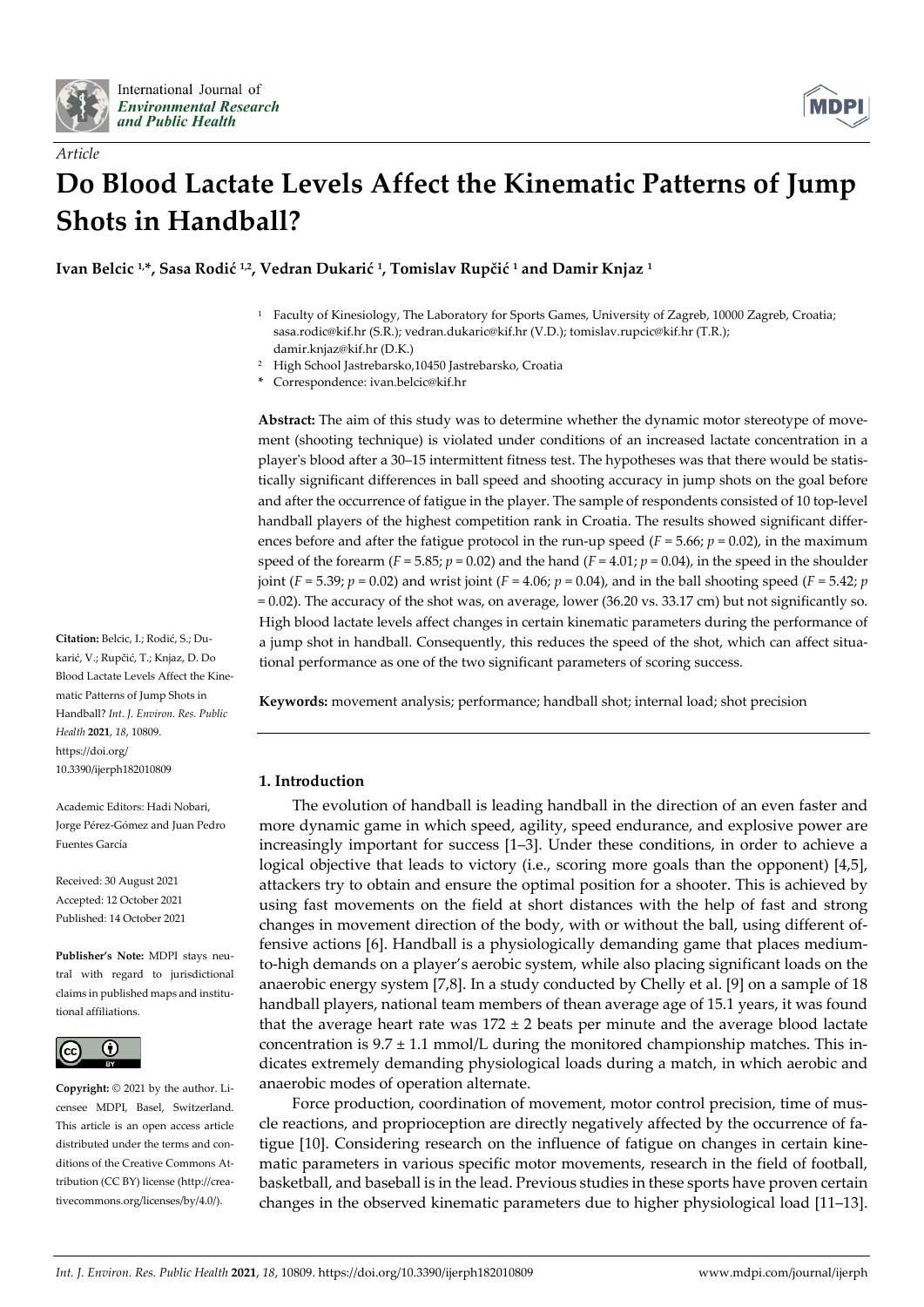Cortes et al. [14] found, in a sample of football players, that physiological load significantly affects the kinematic performance of the two-foot jump from running approach and sidestep-cutting task, as seen from the increase in knee and hip extension in pre- and postload performance. In a study of the effects of a specific exercise imitating a 90-minute football match, a group of authors [15] found that increased physiological load reduced the shot accuracy by 25%, while passing accuracy did not decrease significantly, but passing speed decreased by 7.8%.

Shooting on the goal is considered one of the most important technical skills in competitive handball, because it is the main determinant of all actions that players take during the game [16]. Thus, a jump shot is the most common shooting technique in handball, with a total of approximately 74% of all shots during a game [4]. The kinematic parameters of the specific motor skills of shooting in the field of handball have been observed for many years. These parameters have been observed by various systems for monitoring the performance of shot movements. Much of the research is devoted to the analysis of the kinematic parameters of ground and jump shot performance and determining model values, as well as analysis of different shots on the goal [4,17–20]. A small amount of research can be found in the literature related to the effects of fatigue on the performance of the kinematic chain of ball shooting in handball. Akyuz et al. [21] researched if skeletal muscle fatigue affects shooting accuracy and ball speed in handball and found no significant differences. The authors used the following criteria for exhaustion: Maximum heart rate, plateau in VO2max, and a blood lactate concentration over 8 mmol/L. Thorlund et al. [22] determined the influence of fatigue on the mechanical properties of muscles and their neuromuscular activity on a sample of 10 top-level handball players during a simulated handball match. They found that reducing the ability to exert maximum force has a negative impact on performing fast movements such as acceleration, sprints, and lateral movements. In the situational conditions of a handball game, the reduced height of the jump affects the reduction in the possibility of blocking the opponent's shot, but also the shot over the block. The effect of local fatigue on the performance of upper extremities in handball jump shots was researched by Plummer and Gretchen [23]. No significant differences in kinematic performance were found in the observed shoulder and elbow segments before and after the fatiguing protocol with the local load caused by throwing medicine balls. The authors hypothesized that the fatigue protocol loading the entire kinematic chain could cause significant changes in the shooting technique. This was confirmed by another study, which determined the effects on the kinematics of the jump shot after the functional load by a progressive load test on the treadmill [24]. Although no significant changes in performance were found before and after the load protocol, there are still visible differences after the load protocol in the angular positions of the hip and torso segments during the jump shot.

The aim of this research was to determine whether the dynamic motor stereotype of movement, i.e., the shooting technique, is violated under the conditions of increased lactate concentration in the player's blood after a 30–15 intermittent fitness test, with hypotheses that there are significant differences in ball speed and shooting accuracy in jump shots on the goal before and after the influence of fatigue on the player.

#### **2. Materials and Methods**

#### *2.1. Confirmation of the Ethics Committee*

This research, undertaken in accordance with the Declaration of Helsinki, was approved by the Ethics Committee of the Faculty of Kinesiology, University of Zagreb. Prior to the start of the measurements, the respondents were given detailed information about the measurement protocol, the benefits, and the risks of the research. Moreover, upon arrival at the measurement venue, all respondents signed a consent form to participate in the research and to the use of their personal data.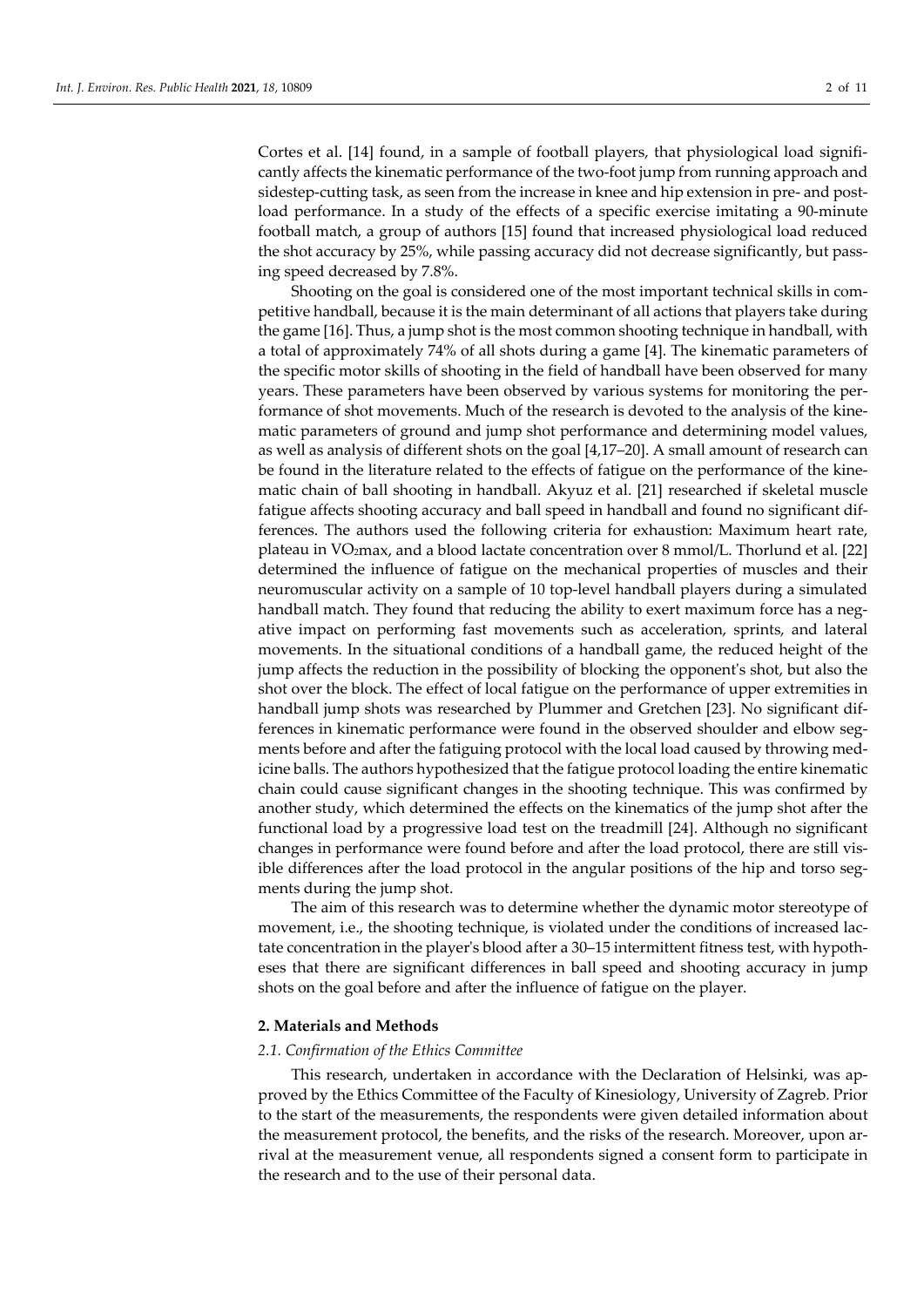#### *2.2. Sample of Respondents*

The sample of respondents (Table 1) consisted of 10 top-level handball players of the Premier Croatian Handball League (the highest-ranking competition in Croatia). The criterion for inclusion in the research was the level of playing, i.e., the players had to be members of the highest competition rank in the Republic of Croatia. The respondents did not have any health problems in the past year, which was the most important criterion for participation in the study. To avoid the impact of fatigue on the results of measurements, the respondents had a reduced training volume and intensity and did not play any matches two days prior to the testing. Additionally, the respondents were asked and warned not to take any stimulant before testing.

| Variable        | Valid N | Mean   | Minimum | Maximum | Std. Dev. |  |
|-----------------|---------|--------|---------|---------|-----------|--|
| Age (years)     | 10      | 19.32  | 18.02   | 21.96   | 1.21      |  |
| Height (cm)     | 10      | 188.35 | 179.00  | 197.50  | 5.61      |  |
| Weight (kg)     | 10      | 86.42  | 71.40   | 106.20  | 9.62      |  |
| Fat mass $(\%)$ | 10      | 12.44  | 6.60    | 20.90   | 4.15      |  |

**Table 1.** Basic descriptive statistics of the respondents  $(n = 10)$ .

#### *2.3. Measurement Protocol*

#### 2.3.1. Materials

A Seca 213 portable stadiometer was used to measure body height, and a TANITA BC-545n (Bioelectrical Impedance Analysis) scale was used to measure weight and fat mass percentage. Heart rate (HR) was measured with a heart rate monitor (Polar H10, manufacturer: Polar, Kempele, Finland). Blood lactate level was measured with a portable lactate meter (Lactate Scout 3, manufacturer: SensLab GmbH, Leipzig, Germany). A blood sample was taken from the fingertip of the ring finger. Before taking the blood sample, the finger was cleaned with antiseptic solution and wiped with a liner. After puncture with a lancet, the first two drops of blood were discard and the third was used for analysis. The blood sample was taken with Lactate Scout SENSOR (EKF diagnostics, Senslab, Code 14) and inserted into a portable lactate meter. The measurement of kinematic parameters was performed with the XSENS Awinda system for kinematic analysis. This system consisted of 17 wireless sensors attached with Velcro straps to subjects body (foot, lower leg, upper leg, pelvis, sternum, shoulder blade, upper arm, forearm, hand, and head). The Awinda wireless system records with a 60 Hz frequency, a 30 ms latency, and a 1000 Hz internal sampling rate. The MVN BIOMECH software package (MVN Studio 4.4, firmware version 4.3.1) was used to analyze the data from the kinematic suit. Previous research has determined the metric characteristics and the possibility of applying this system in sports games [25,26]. The speed of the ball (IHF Official ball size 3) was measured by a speed radar (Stalker ATS II, manufacturer: Stalker Sport, Texas, USA). A progressive discontinuous load test 30–15 [27] to failure was used for the fatigue protocol. The test was interrupted when the respondent failed to reach the 3 m zone three times in a row. Upon completion of the fatigue protocol, the respondents rated the subjective feeling of load by using a modified scale [28] from 0 to 10 degrees, known as the rating of perceived exertion (RPE). The shot was filmed with a high-speed camera (Panasonic GH5, 180 FPS). Video analysis was performed using the Kinovea (v.0.8.15) software package. Video analysis provided information about ball distance from goal frame, which was used to determine the shot accuracy. Previous research [5] has justified the use of this method for measuring accuracy.

### 2.3.2. Experimental Procedure Timeline

The measurement protocol included measuring anthropometric characteristics, warm-up, pre-load protocol measurement, fatigue test, and post-load protocol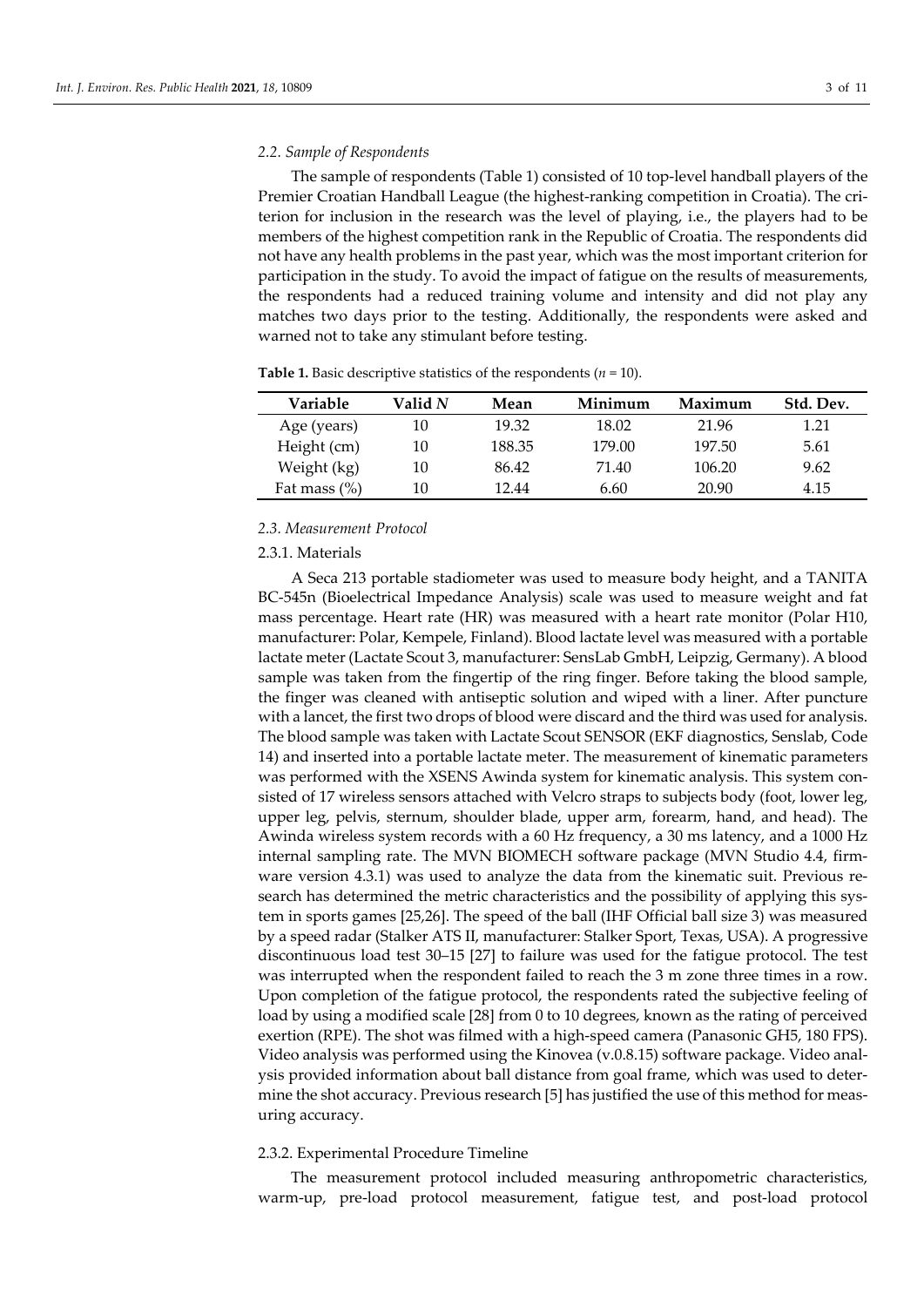measurement. Upon arrival at the sports hall, the respondents' height, weight, foot length, ankle height, knee height, leg length, pelvis width, shoulder height, shoulder width, and arm span were measured. These basic anthropometric characteristics were needed to describe the respondent sample and to calibrate the system for measuring kinematic parameters (Xsens technologies BV, Netherlands). Upon arriving at the sports hall, the respondents were asked to lay down on a mat and stay calm for 5 min, and resting heart rate was measured. Then, the data on lactate concentration were taken and measurement of the anthropometric characteristics was carried out. After this, the respondents began to warm up. The warm-up protocol lasted 15 min and consisted of running with tasks, dynamic warm-up with the ball, passing the ball in pairs, and 10 shots on the goal with a progressive increase in speed and strength of the shot. After the warm-up, the respondent started with the first series of (5) shots on the goal (Figures 1 and 2). Between each shot was a 30 s difference, which allowed subjects to return to the starting position and prepare for the next run-up and shot. Right-handed subjects were asked to aim at the right top corner, and left-handed subjects to aim at the top left corner of the goal. The lactate concentration was then measured again, after which the respondent proceeded with the fatigue protocol. Immediately upon completion of the test, the lactate concentration was measured again, and the respondents began a second series of (5) shots.



Figure 1. Sketch of the workplace.



**Figure 2.** Kinogram of the final phase of the jump shot on the goal (a) final step; b) takeoff, c) and d) preparation for the shot; e) shot, and landing).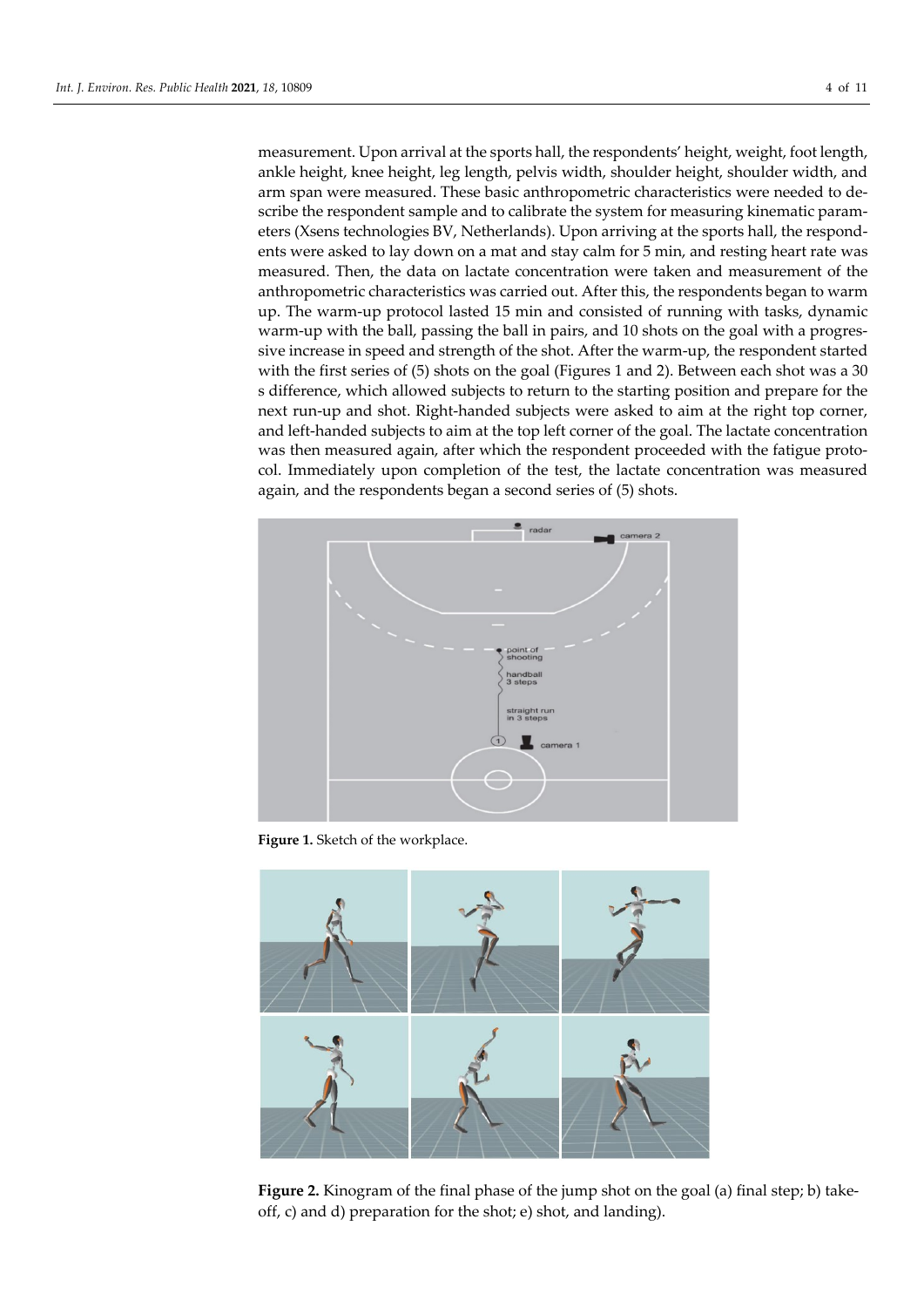#### *2.4. Variables*

In the run-up phase, the variable of maximum pelvis velocity (Pelvis\_Vmax) (m/s) was observed. In the take-off phase, the variables of the lower extremities (take-off foot) were observed: Maximum angular velocity in the ankle joint (Ankle AVmax) ( $\degree$ /s), maximum angular velocity at the knee joint (Knee\_ AVmax)  $(^{\circ}/s)$ , and maximum angular velocity at the hip joint (Hip\_AVmax) ( $\degree$ /s). In the ball shooting phase, the parameters of the dominant side of the body (the shooter's dominant arm) were observed: Maximum shoulder speed (Shoulder\_ Vmax) (m/s), maximum upper arm speed (Upper\_arm\_ Vmax), (m/s) maximum forearm speed (Forearm\_ Vmax) (m/s), maximum hand speed (Hand\_ Vmax) (m/s), maximum angular velocity at the shoulder joint (Shoulder AVmax) ( $\degree$ /s), maximum angular velocity at the elbow joint (Elbow\_AVmax)  $(^{\circ}/s)$ , and maximum angular velocity of the wrist joint (Wrist\_AVmax) (°/s). After the ball shooting phase, the speed of the ball (Ball\_ Vmax) (km/h) and the accuracy of the shot (ACCURACY) (cm) were measured.

### *2.5. Data Processing Methods*

 $G^*$  power analysis calculated the total ( $N = 66$ ) sample (number of shots) required to conduct the study with an error of *p* < 0.05, a statistical power of 0.8, an effect size of 0.25, and two groups. The Statistica v.13.05.0.17 (TIBCO software Inc) software package was used for statistical data processing. Basic descriptive parameters (mean, minimum, maximum, and standard deviation) were calculated for all observed variables. Multivariate analysis of variance (MANOVA) was used to test the statistical significance of the kinematic parameters of the shot before and after the fatigue protocol. Additionally, to test significant differences between each observed parameter, ANOVA for repeated measurements was used. A total of 100 shots were measured, of which 92 (46 before and 46 after the fatigue protocol) were used for statistical analysis. Due to errors in the performance of the motor movement (shooting technique) of the jump shot on the goal, eight shots were not analyzed.

## **3. Results**

Prior to warm-up, the players were measured (with basic descriptive parameters in Table 2) for lactate concentration parameters  $(1.3 \pm 0.52 \text{ mmol/L})$  and resting heart rate  $(83.70 \pm 7.81$  bpm). Moreover, the maximum heart rate was measured during the execution of shots before the fatigue protocol  $(163.00 \pm 10.91 \text{ bpm})$ , then during  $(195.40 \pm 8.30 \text{ bpm})$ and after the fatigue protocol (171.40  $\pm$  7.04 bpm) during the execution of shots under physiological load. The level of blood lactate concentration was measured after the first shots  $(2.07 \pm 1.16 \text{ mmol/L})$  and after the fatigue protocol  $(11.88 \pm 3.33 \text{ mmol/L})$ . The maximum heart rate was 204 bpm, and the lactate concentration was 18.4 mmol/L. During the 30–15 fatigue protocol test, the respondents achieved an average running speed of 18.20  $\pm$ 1.01 km/h. The minimum running speed was 16 km/h, while the maximum was 20 km/h. The fatigue test was rated, on average, as very severe activity (8.2 scores on a modified Foster subjective feeling scale [29]).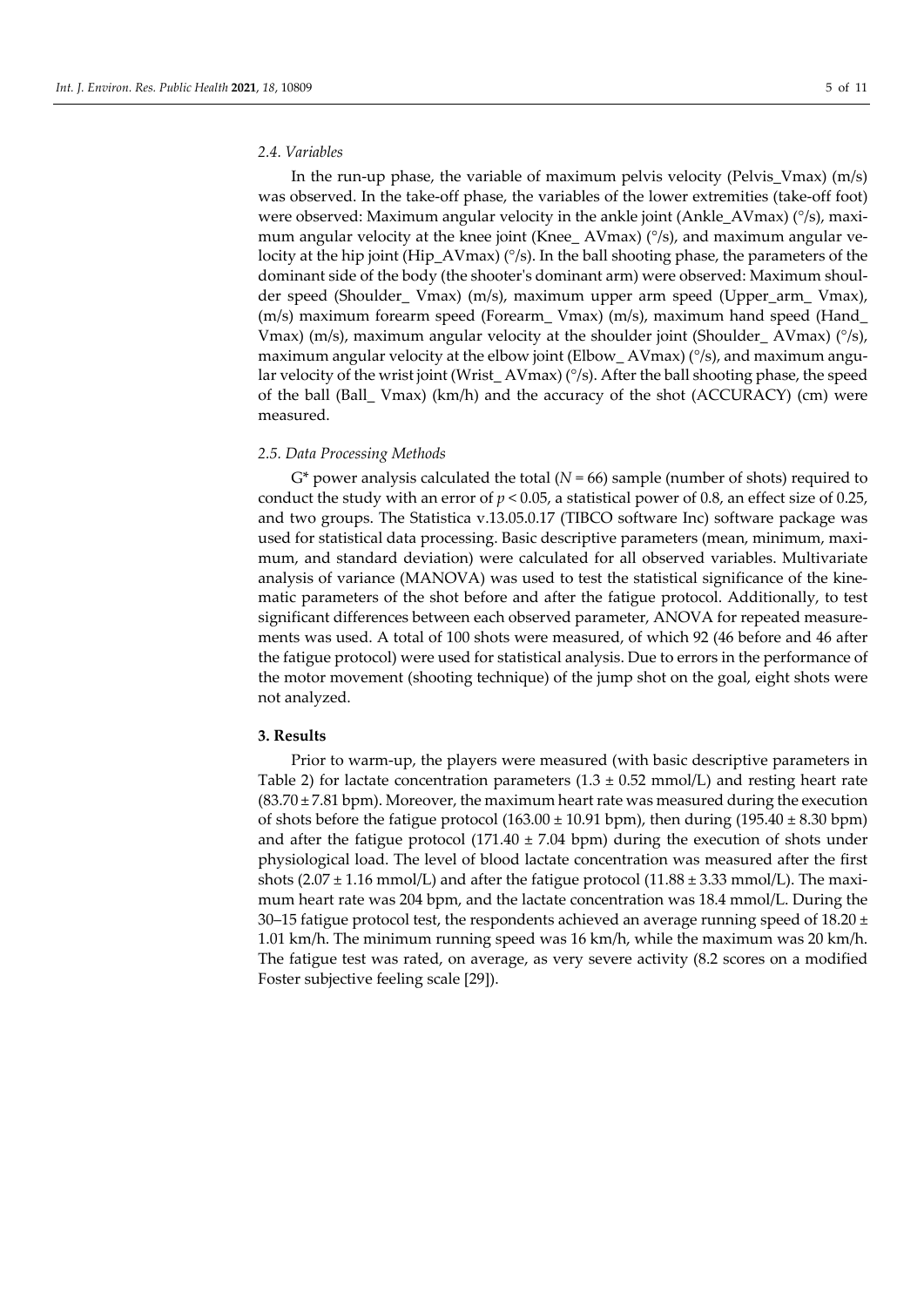| Variable     | Valid N | Mean   | Minimum | Maximum | Std. Dev. |
|--------------|---------|--------|---------|---------|-----------|
| R HR         | 10      | 83.70  | 68.00   | 92.00   | 7.81      |
| HR max 1st   | 10      | 163.00 | 150.00  | 184.00  | 10.91     |
| HR max 2nd   | 10      | 171.40 | 158.00  | 179.00  | 7.04      |
| 30–15 HR max | 10      | 195.40 | 181.00  | 204.00  | 8.30      |
| R Lac        | 10      | 1.30   | 0.70    | 2.20    | 0.52      |
| Lac 1st      | 10      | 2.07   | 0.90    | 4.50    | 1.16      |
| 30–15 Lac    | 10      | 11.88  | 7.20    | 18.40   | 3.33      |
| $30 - 15$ V  | 10      | 18.20  | 16.50   | 20.00   | 1.01      |
| 30-15 BORG   | 10      | 8.20   | 7.00    | 9.00    | 0.63      |

**Table 2.** Basic descriptive parameters of the selected variables.

Legend: RHR, resting heart rate; HR\_max\_1st, maximum heart rate after first set of 5 shots; HR\_max\_2nd, maximum heart rate after second set of 5 shots; 30–15\_HR\_max, maximum heart rate during the 30–15 test; R\_Lac, resting blood lactate concentration; Lac\_1st, blood lactate concentration after first 5 sets of shots; 30–15\_Lac, blood lactate concentration after the 30–15 test protocol; 30–15\_V, maximum speed reach in the 30–15 test; 30–15\_BORG, subjective evaluation of exhaustion after the 30–15 test.

Table 3 shows the basic descriptive indicators and results of the ANOVA between the kinematic parameters of the shot before and after the fatigue protocol. The position of the hand during the performance of the jump shot was lower (2.18 cm) after the exhaustion protocol. The highest position of the shooter's hand was not significant ( $p = 0.39$ ). The speed of the run-up also decreased under the influence of fatigue (before, 5.45 m/s; after, 5.26 m/s). The difference in the reduction of the speed of the running start was significant  $(F = 5.66; p = 0.02)$ . In the ball shooting phase, the angular velocities of the segments (shoulder, upper arm, forearm, and hand) were, on average, slower after the fatigue protocol. The highest maximum velocity in the ball shooting phase was reached in the wrist before the fatigue protocol (16.05 m/s). At this stage, a significant difference was obtained in the maximum velocity of the forearm (*F* = 5.85; *p* = 0.02) and the hand (*F* = 4.01; *p* = 0.04). Moreover, the angular velocities (shoulder, elbow, and wrist) were higher prior to performing the fatigue test. The highest angular velocity was reached at the shoulder joint (2424.74  $\degree$ /s). Significant differences were obtained in the shoulder joint ( $F = 5.39$ ;  $p = 0.02$ ) and wrist  $(F = 4.06; p = 0.04)$ , while in the elbow joint, there was no difference between the observed groups. During the take-off phase, the mean values of angular velocities in the hip and knee joint were higher before the fatigue protocol, while in the ankle joint, they were higher after the protocol. The maximum angular velocity was reached in the ankle joint (1010.68 °/s). No significant differences between groups were obtained in the takeoff phase. The speed of the ball differed significantly under the influence of fatigue (*F* = 5.42; *p* = 0.02). After the fatigue protocol, the speed decreased by an average of 2.76 km/h. The maximum achieved shot speed was 97.70 km/h, while the lowest was 68.60 km/h. The shot accuracy was, on average, lower (36.20 vs. 33.17 cm) after the fatigue protocol, but no significant difference was obtained.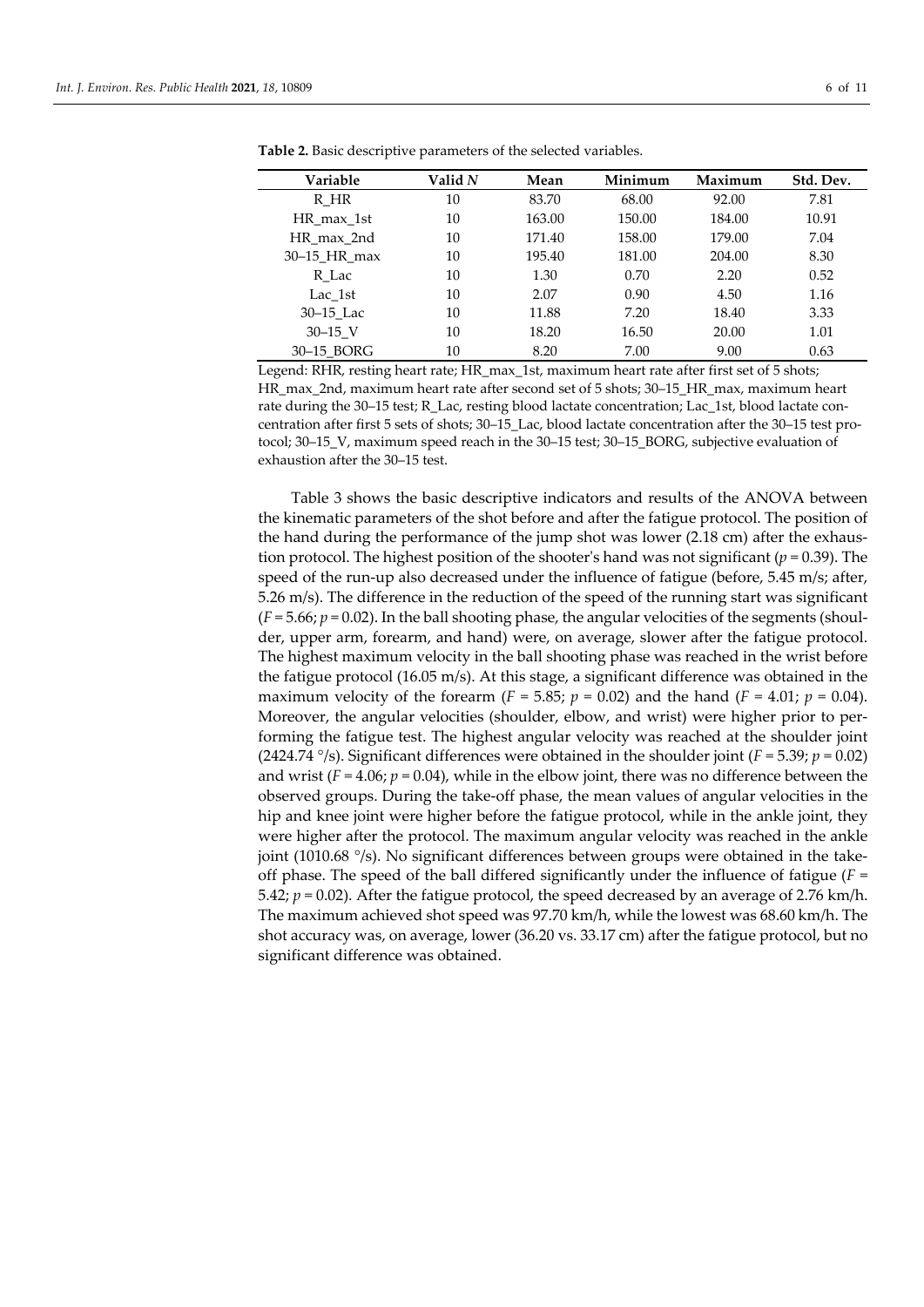|                             | Table 3. Basic descriptive indicators and ANOVA results for repeated measurements before and after the fatigue protocol |  |
|-----------------------------|-------------------------------------------------------------------------------------------------------------------------|--|
| for the observed variables. |                                                                                                                         |  |

| Variable          | $\boldsymbol{N}$ | Mean    | Min     | Max     | Std. Dev. | $-95\%CI$        | +95%CI | $\boldsymbol{F}$ | $\boldsymbol{p}$ |
|-------------------|------------------|---------|---------|---------|-----------|------------------|--------|------------------|------------------|
| Hand_H_pre        | 46               | 246.32  | 222.93  | 262.70  | 11.37     |                  |        |                  |                  |
| Hand_H_after      | 46               | 244.14  | 216.38  | 267.05  | 13.05     | $-2.89$          | 7.25   | 0.73             | 0.39             |
| Pelvis_V _pre     | 46               | 5.45    | 4.32    | 6.35    | 0.39      | 0.03             | 0.34   |                  | $0.02*$          |
| Pelvis_V_after    | 46               | 5.26    | 4.60    | 6.15    | 0.35      |                  |        | 5.66             |                  |
| Shoulder_V_pre    | 46               | 4.58    | 3.43    | 6.19    | 0.63      | $-0.09$          | 0.45   | 1.69             | 0.20             |
| Shoulder_V_after  | 46               | 4.41    | 3.05    | 6.43    | 0.68      |                  |        |                  |                  |
| Forearm_V_pre     | 46               | 11.38   | 10.08   | 12.75   | 0.66      | 0.06             | 0.59   | 5.85             | $0.02*$          |
| Forearm_V_after   | 46               | 11.06   | 9.82    | 12.47   | 0.61      |                  |        |                  |                  |
| Upper_arm_V_pre   | 46               | 6.12    | 5.02    | 7.10    | 0.51      | $-0.13$          | 0.30   | 0.65             | 0.42             |
| Upper_arm_V_after | 46               | 6.03    | 5.12    | 7.11    | 0.51      |                  |        |                  |                  |
| Hand_V_pre        | 46               | 12.49   | 10.33   | 16.05   | 1.28      | 0.00             | 0.93   | 4.01             | $0.04*$          |
| Hand_V_after      | 46               | 12.03   | 10.05   | 14.64   | 0.92      |                  |        |                  |                  |
| Shoulder_AV_pre   | 46               | 1378.09 | 635.38  | 2424.74 | 489.06    | 32.89            | 421.83 | 5.39             | $0.02*$          |
| Shoulder_AV_after | 46               | 1150.72 | 323.98  | 2212.20 | 449.01    |                  |        |                  |                  |
| Elbow_AV_pre      | 46               | 1163.05 | 458.06  | 1846.28 | 318.73    | $-145.12$        | 152.94 | 0.00             | 0.96             |
| Elbow_AV_after    | 46               | 1159.14 | 483.28  | 2092.63 | 396.56    |                  |        |                  |                  |
| Wrist_AV_pre      | 46               | 754.91  | 334.31  | 1452.54 | 256.92    | 1.63             | 220.96 | 4.06             | $0.04*$          |
| Wrist_AV_after    | 46               | 643.62  | 279.73  | 1484.94 | 272.33    |                  |        |                  |                  |
| Ankle_AV_pre      | 46               | 687.34  | 373.93  | 965.48  | 147.88    | $-73.58$         | 48.05  | 0.17             | 0.68             |
| Ankle AV after    | 46               | 700.11  | 393.48  | 1010.68 | 145.75    |                  |        |                  |                  |
| Hip_AV_pre        | 46               | 420.97  | 226.30  | 548.86  | 53.21     | $-14.05$         | 24.58  | 0.29             | 0.59             |
| Hip_AV_after      | 46               | 415.71  | 337.20  | 525.70  | 38.93     |                  |        |                  |                  |
| Knee_AV_pre       | 46               | 550.06  | 381.10  | 696.09  | 72.60     | $-23.50$         | 32.44  | 0.10             | 0.75             |
| Knee AV after     | 46               | 545.60  | 401.37  | 723.48  | 62.01     |                  |        |                  |                  |
| Ball_V_pre        | 46               | 87.28   | 69.60   | 97.70   | 5.47      | 0.41             | 5.12   | 5.42             | $0.02*$          |
| Ball V after      | 46               | 84.52   | 68.60   | 93.70   | 5.89      |                  |        |                  |                  |
| Accuracy_pre      | 46               | 36.20   | $-5.65$ | 106.62  | 25.71     | $-7.96$<br>14.02 |        | 0.30<br>0.59     |                  |
| Accuracy after    | 46               | 33.17   | 0.94    | 118.89  | 27.30     |                  |        |                  |                  |

\* Hand\_H, highest position of the shooter's hand; Pelvis\_V, maximum pelvis speed; Scheme 0. *F* = 2.38; *p* = 0.00).

# **4. Discussion**

The aim of this study was to determine whether the dynamic motor stereotype of movement (shooting technique), i.e., the ball shooting speed and the accuracy of shooting, is violated during jump shots on the goal under conditions of an increased lactate concentration in the player's blood after the test. Significant differences in the kinematic parameters of the shot on the goal before and after the fatigue protocol prove a change in the complete kinematic chain of technique, i.e., motor knowledge of shooting on the goal. This is particularly true for the dominant upper extremities, where a significant difference was visible (at maximum forearm and hand speed), which also influences the speed of a shot.

The speed of running and the realization of the spatial–temporal advantage of the start and the start acceleration, i.e., the first step, is extremely important for the situational success in handball, both individual and team. Counterattack is the main determining factor of success in teams of the same rank in handball [30] and the most efficient method of scoring a goal with 88.23% of success rate. Accordingly, the change of rules in handball resulted in the concentration of the best teams on counterattack tactics (and also speeding up the game during the attack). The reaction time and the players' speed are the factors that allow them to gain an advantage over an opponent in the counterattack stage of the game, which has an impact on the final score. Consequently, the players' speed leads to easier realization, a better position to shoot on the goal, and a better position to pass to a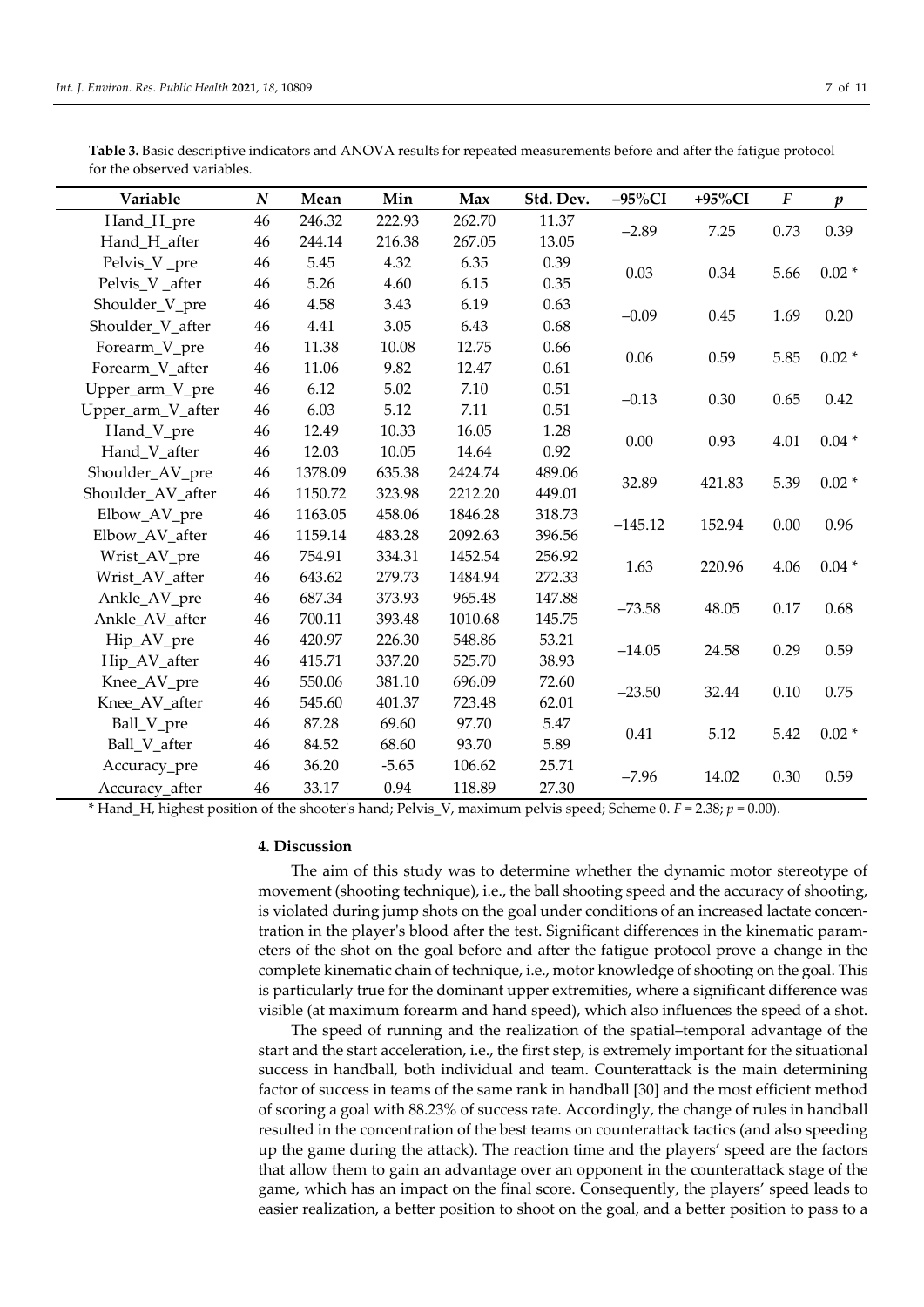player who is in a better position. Meanwhile, reducing speed during the fatigue phase reduces the situational efficiency of the individual player and the team. After the 30–15 test, aimed at fatiguing the players and achieving high blood lactates levels, a significant difference in the running approach speed (best performance speed for jump shot) was obtained ( $p = 0.02$ ). Only one player had a blood lactate level below 8 mmol/L, which was the reference value used in a similar study [21], where the authors tested if skeletal muscle fatigue affects shooting accuracy and ball speed in handball. By observing the speed parameters, these findings indicate a reduced individual situational efficiency and player abilities. Achieving the spatial–temporal advantage with regard to the running start speed and running was reduced in the fatigue phase. This consequently reduced the success of passing in a one-on-one game, in fast phases of the game such as fast transition, and individual breakthrough or counterattack, which is the fastest way to score a goal on an opposing team, since it does not have enough time to organize the defensive phase. Moreover, the reduced speed of the body affected the final speed of the shot, because the higher the speed of the body during the shot, the higher the speed of the shot on the goal [16,20].

The average values of the maximum velocity of the upper body segments that play a key role in the ball shooting phase (shoulder, upper arm, forearm, and hand), looking at the average values achieved in the tests, were reduced after the fatigue protocol. This was most pronounced in the significant differences before and after the protocol, where the velocities of the forearm ( $p = 0.02$ ) and the hand ( $p = 0.04$ ) were reduced after the fatigue protocol. A reduced speed of the forearm and hand has a negative effect on the speed of the shot, because they are the last parts of the body that are activated in the final phase of the shot on the goal [29]. Moreover, depending on the shooting technique (whether there is more emphasis on the wrist), a reduced speed in certain parts of the body such as the hand and forearm can vary. Herein, the influence of physiological load on changes in the observed kinematic parameters of the upper extremities was not frequently observed. However, Tripp et al. [31] observed the influence of physiological load on the positions of the joints in charge of throwing a baseball, which has similar biomechanical principles in throws to a handball shot and found that the sensorimotor system is impaired under the influence of fatigue. Uygur et al. [32] analyzed the effects of fatigue on the kinematics of free throws in basketball, where the respondents were subjected to a fatigue protocol with physiological load. They found that the maximum physiological load provoked by running sprints up to 30 m and two-foot jumps until failure in top-level seniors does not influence the kinematic parameters of performance or accuracy. On the contrary, an impact on performance in younger basketball players was visible.

The angular velocities of the kinematic chain (shoulder, elbow, and wrist) were higher before the fatigue test, and significant differences were obtained at the maximum angular velocity in the shoulder joint ( $p = 0.02$ ) and the wrist ( $p = 0.04$ ). As a result of the stated reductions in the speed of the shoulder and wrist joints, and the reduction of the speed of the hand and forearm after the fatigue protocol, a significant difference in the speed of shooting on the goal was obtained. This is a logical sequence due to a reduction in the maximum speed in almost all parameters that affect the extension of the elbow, which is a determining factor for shooting speed [33,34]. In team handball, the ability to score largely depends on the ball speed and the accuracy of shoots. A quick shot directed toward the goal is considered an advantage to beat the goalkeeper and score a goal, which is the main objective of the game. This is the reason why coaches concentrate on training to increase shooting speed with an emphasis on optimizing shooting technique [35]. The obtained results indicate a decrease in the shot speed, which is one of the two significant abilities for scoring, while the shooting accuracy did not differ significantly before and after the fatigue protocol. The accuracy of the shot on the goal was reduced in the average values before and after the fatigue protocol, but it was not significant. The accuracy of the shot [36] is, in addition to the speed of the shot, one of the two parameters of success in scoring [4,5]. By reducing the accuracy and speed when shooting on the goal, the chances of successful team defense and individual goalkeeper defense increase. This is especially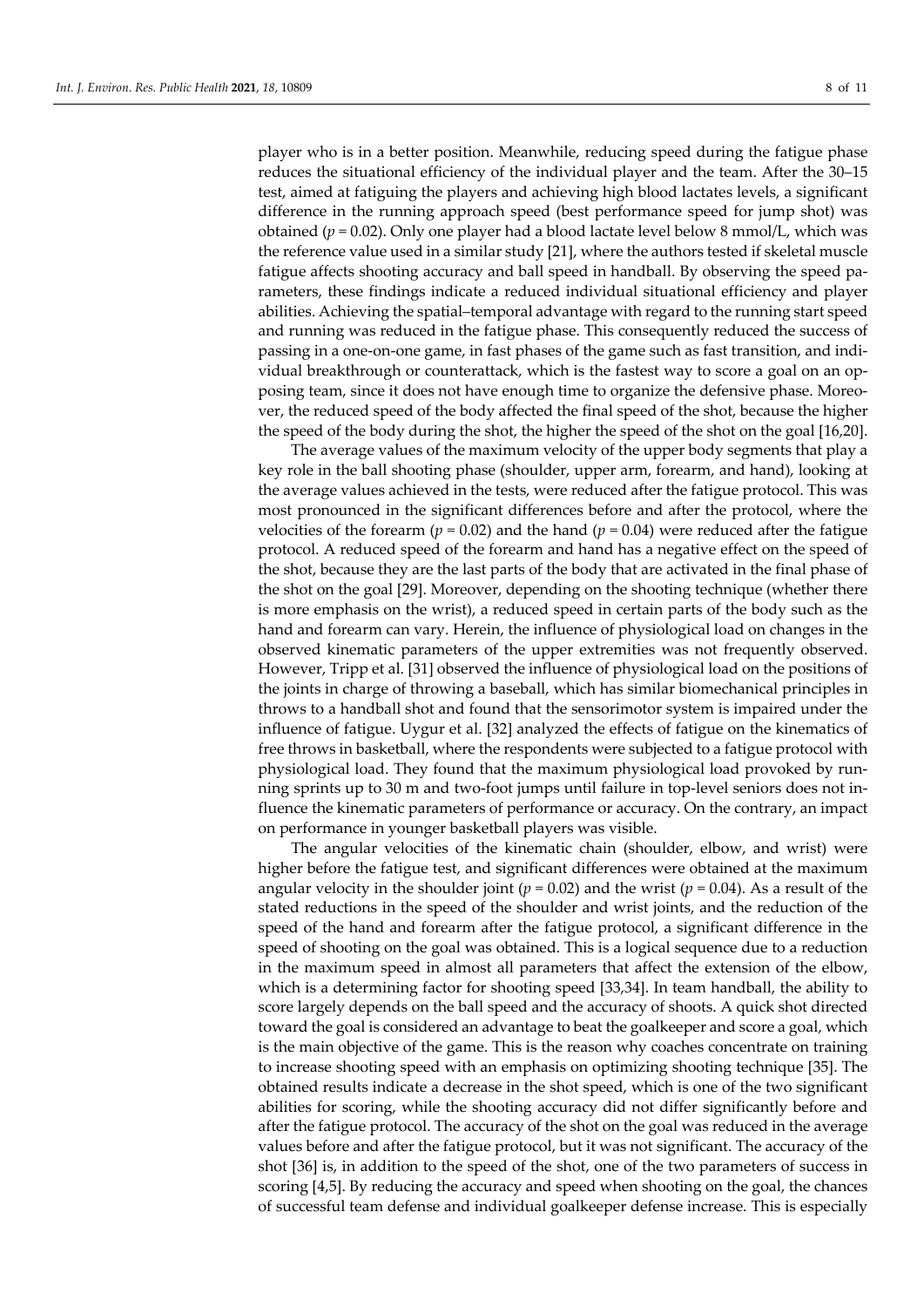important under situational conditions or in positional shots, where the speed of the shot is not as significant for shooting success (a similar conclusion was obtained in a water polo study [37]). Examples include shooting from wing positions, shooting in a one-on-one situation with a goalkeeper, or shooting from a pivot's position. The other monitored variables such as maximum shoulder and upper arm velocity in the upper body and maximum angular velocity at the elbow joint, on average, decreased after the fatigue protocol. Segments of the lower body also indicate a decrease in the maximum angular velocity in the hip and knee joint in the average values, but the abovementioned upper and lower body parts did not experience significant deviations after the 30–15 test. Of all of the variables, only the maximum angular velocity of the ankle was increased, but not significantly.

The maximum speed in the shoulder joint, especially the flexion of the shoulder, together with the extension of the elbow and the deviation of the wrist, had the greatest influence on the speed of the shot. Ulnar deviation of the joint causes a higher speed ball rotation, which positively affects the quality of the ball flight, and thus the ball speed. Toplevel handball players have an individual automated movement from the preparation to the realization of the shot, i.e., a dynamic motor stereotype of shooting on the goal, which they additionally emphasize in the final phase of the shot with their wrist [38]. Thus, toplevel handball players, both with the influence of the load and the change in the kinematic chain of the entire motor knowledge, still maintain the accuracy of the shot, assuming that they avoid a foul attempt in defense [7]. Due to the reduction in shot speed from the aspect of situational efficiency, it is recommended for coaches to include, in the training process (technical or specific-situational shooting trainings), contents that are carried out with a physiological load similar to handball matches. This is an important factor in the training process in order to change and facilitate later adaptations of the entire motor knowledge (the players' movement) to fatigue that occurs during matches. Moreover, it is essential in the phases of the match when the physiological load is greatest, because it is in these phases that the winner of the match, competition, or championship is decided.

The strength of this research is reflected in the quality sample of respondents who play in the highest national rank of the competition. The research limit is manifested in the playing positions and situational conditions during the match. The speed of the shot in certain positions or situations in the game is not the most important element, but precision is, which comes to the fore (shooting from the wing position at a reduced angle or shooting from the pivot's position under pressure or foul). However, each player used the same jump shot technique, which is used when shooting from outside positions without pressure or contact with defensive players.

## **5. Conclusions**

High blood lactate levels affect changes in certain kinematic parameters during the performance of a jump shot in handball, as well as a change in the complete kinematic chain of performing the technique of shooting on the goal. This is especially pronounced in the upper extremities of the body in the form of a decrease in the speed of the forearm and hand and in the maximum angular velocities of the shoulder and wrist joints. The complete technique of shooting in handball is a sequence of successive actions of individual parts of the body. The final part of this series is the dominant arm and extension in the elbow, where the last phase ends with the forearm and hand. As a result of changes in the kinematic chain in the performance of the jump shot technique, the shot speed was reduced after the fatigue protocol. This can consequently affect situational performance, since the shot speed is one of the two significant parameters of successful scoring. Recommendations for coaches involve including technical and specific-situational shooting trainings with (high) physiological loads in their training process to simulate fatigue, which occurs in handball matches.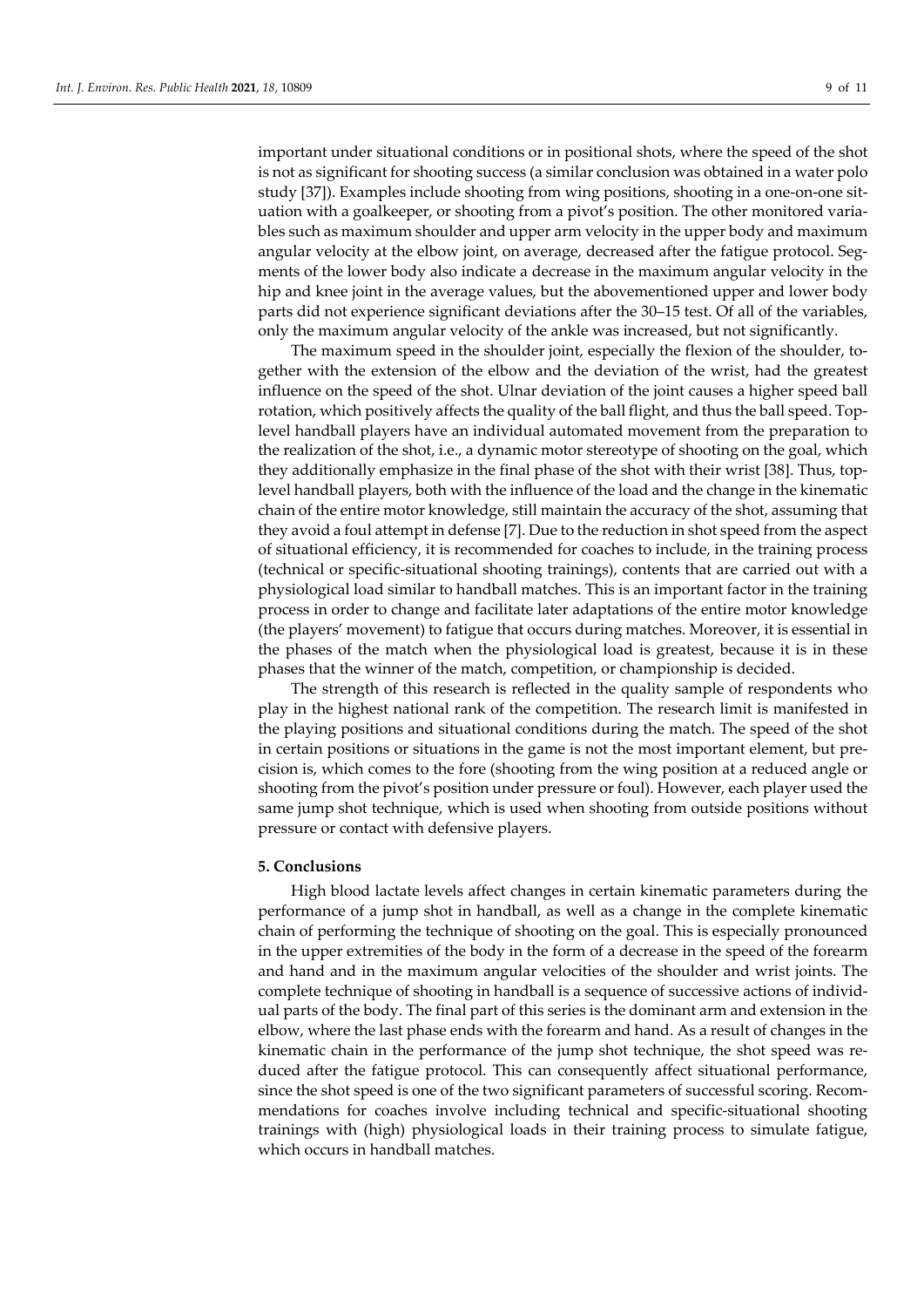**Author Contributions:** Conceptualization, I.B. and S.R.; methodology, I.B. and T.R.; software, V.D.; validation, S.R., T.R., and D.K.; formal analysis, T.R. and D.K.; investigation, I.B. and D.K.; resources, S.R. and I.B.; data curation, I.B., S.R., and V.D.; writing—original draft preparation, all authors; writing—review and editing, all authors; visualization, I.B., V.D., and D.K.; supervision, S.R. and D.K.; project administration, V.D. and T.R. All authors read and agreed to the published version of the manuscript.

**Funding:** This research received no external funding.

**Institutional Review Board Statement:** This study was conducted according to the guidelines of the Declaration of Helsinki and approved by the Ethics Committee of Faculty of Kinesiology, University of Zagreb (protocol code 16/2021 on 19th May 2021).

**Informed Consent Statement:** Informed consent was obtained from all subjects involved in the study.

**Data Availability Statement:** Data available upon request.

**Conflicts of Interest:** The authors declare no conflicts of interest.

# **References**

- 1. Chaouachi, A.; Brughelli, M.; Levin, G.; Boudhina, N.B.B.; Cronin, J.; Chamari, K. Anthropometric, Physiological and Performance Characteristics of Elite Team-Handball Players. *J. Sports Sci.* **2009**, *27*, 151–157, doi:10.1080/02640410802448731.
- 2. Gorostiaga, E.M.; Granados, C.; Ibañez, J.; González-Badillo, J.J.; Izquierdo, M. Effects of an Entire Season on Physical Fitness Changes in Elite Male Handball Players. *Med. Sci. Sports Exerc.* **2006**, *38*, 357–366, doi:10.1249/01.mss.0000184586.74398.03.
- 3. Karcher, C.; Buchheit, M. On-Court Demands of Elite Handball, with Special Reference to Playing Positions. *Sports Med.* **2014**, *44*, 797–814, doi:10.1007/s40279-014-0164-z.
- 4. Wagner, H.; Buchecker, M.; von Duvillard, S.P.; Müller, E. Kinematic Description of Elite Vs. Low Level Players in Team-Handball Jump Throw. *J. Sports Sci. Med.* **2010**, *9*, 15–23.
- 5. Raeder, C.; Fernandez-Fernandez, J.; Ferrauti, A. Effects of Six Weeks of Medicine Ball Training on Throwing Velocity, Throwing Precision, and Isokinetic Strength of Shoulder Rotators in Female Handball Players. *J. Strength Cond. Res.* **2015**, *29*, 1904– 1914, doi:10.1519/JSC.0000000000000847.
- 6. Wagner, H.; Finkenzeller, T.; Würth, S.; von Duvillard, S.P. Individual and Team Performance in Team-Handball: A Review. *J. Sports Sci. Med.* **2014**, *13*, 808–816.
- 7. Michalsik, L.B.; Madsen, K.; Aagaard, P. Technical Match Characteristics and Influence of Body Anthropometry on Playing Performance in Male Elite Team Handball. *J. Strength Cond. Res.* **2015**, *29*, 416–428, doi:10.1519/JSC.0000000000000595.
- 8. Michalsik, L.B. On-Court Physical Demands and Physiological Aspects in Elite Team Handball. In *Handball Sports Medicine: Basic Science, Injury Management and Return to Sport*; Laver, L., Landreau, P., Seil, R., Popovic, N., Eds.; Springer: Berlin/Heidelberg, Germany, 2018; pp. 15–33, ISBN 978-3-662-55892-8.
- 9. Chelly, M.S.; Hermassi, S.; Aouadi, R.; Khalifa, R.; Van den Tillaar, R.; Chamari, K.; Shephard, R.J. Match Analysis of Elite Adolescent Team Handball Players*. J. Strength Cond. Res.* **2011**, *25*, 2410–2417, doi:10.1519/JSC.0b013e3182030e43.
- 10. Madigan, M.L.; Pidcoe, P.E. Changes in Landing Biomechanics during a Fatiguing Landing Activity. *J. Electromyogr. Kinesiol.* **2003**, *13*, 491–498, doi:10.1016/s1050-6411(03)00037-3.
- 11. Kellis, E.; Katis, A.; Vrabas, I.S. Effects of an Intermittent Exercise Fatigue Protocol on Biomechanics of Soccer Kick Performance. *Scand. J. Med. Sci. Sports* **2006**, *16*, 334–344, doi:10.1111/j.1600-0838.2005.00496.x.
- 12. Erculj, F.; Supej, M. Impact of Fatigue on the Position of the Release Arm and Shoulder Girdle over a Longer Shooting Distance for an Elite Basketball Player. *J. Strength Cond. Res.* **2009**, *23*, 1029–1036, doi:10.1519/JSC.0b013e3181a07a27.
- 13. Slawinski, J.; Poli, J.; Karganovic, S.; Khazoom, C.; Dinu, D. Effect of fatigue on basketball three points shot kinematics. *ISBS Conf. Proc. Arch.* **2015**.
- 14. Cortes, N.; Greska, E.; Kollock, R.; Ambegaonkar, J.; Onate, J.A. Changes in Lower Extremity Biomechanics Due to a Short-Term Fatigue Protocol. *J. Athl. Train.* **2013**, *48*, 306–313, doi:10.4085/1062-6050-48.2.03.
- 15. Russell, M.; Benton, D.; Kingsley, M. The Effects of Fatigue on Soccer Skills Performed during a Soccer Match Simulation. *Int. J. Sports Physiol. Perform.* **2011**, *6*, 221–233, doi:10.1123/ijspp.6.2.221.
- 16. Zapartidis, I.; Skoufas, D.; Vareltzis, I.; Christodoulidis, T.; Toganidis, T.; Kororos, P. Factors Influencing Ball Throwing Velocity in Young Female Handball Players. *Open Sports Med. J.* **2009**, *3, 39-43*.
- 17. Šibila, M.; Pori, P.; Bon, M. Basic Kinematic Differences between Two Types of Jump Shot Techniques in Handball. Available online:/paper/BASIC-KINEMATIC-DIFFERENCES-BETWEEN-TWO-TYPES-OF-IN-%C5%A0ibila-Pori/248a4a172848ec4a3a43a0617ba5fd2d8b5aa18e (accessed on 28 May 2021).
- 18. Pori, P.; Bon, M.; Šibila, M. Jump Shot Performance in Team Handball—A Kinematic Model Evaluated on the Basis of Expert Modelling. *Kinesiology* **2005**, *37*, 40–49.
- 19. van den Tillaar, R.; Ettema, G. A Three-Dimensional Analysis of Overarm Throwing in Experienced Handball Players*. J. Appl. Biomech.* **2007**, *23*, 12–19, doi:10.1123/jab.23.1.12.